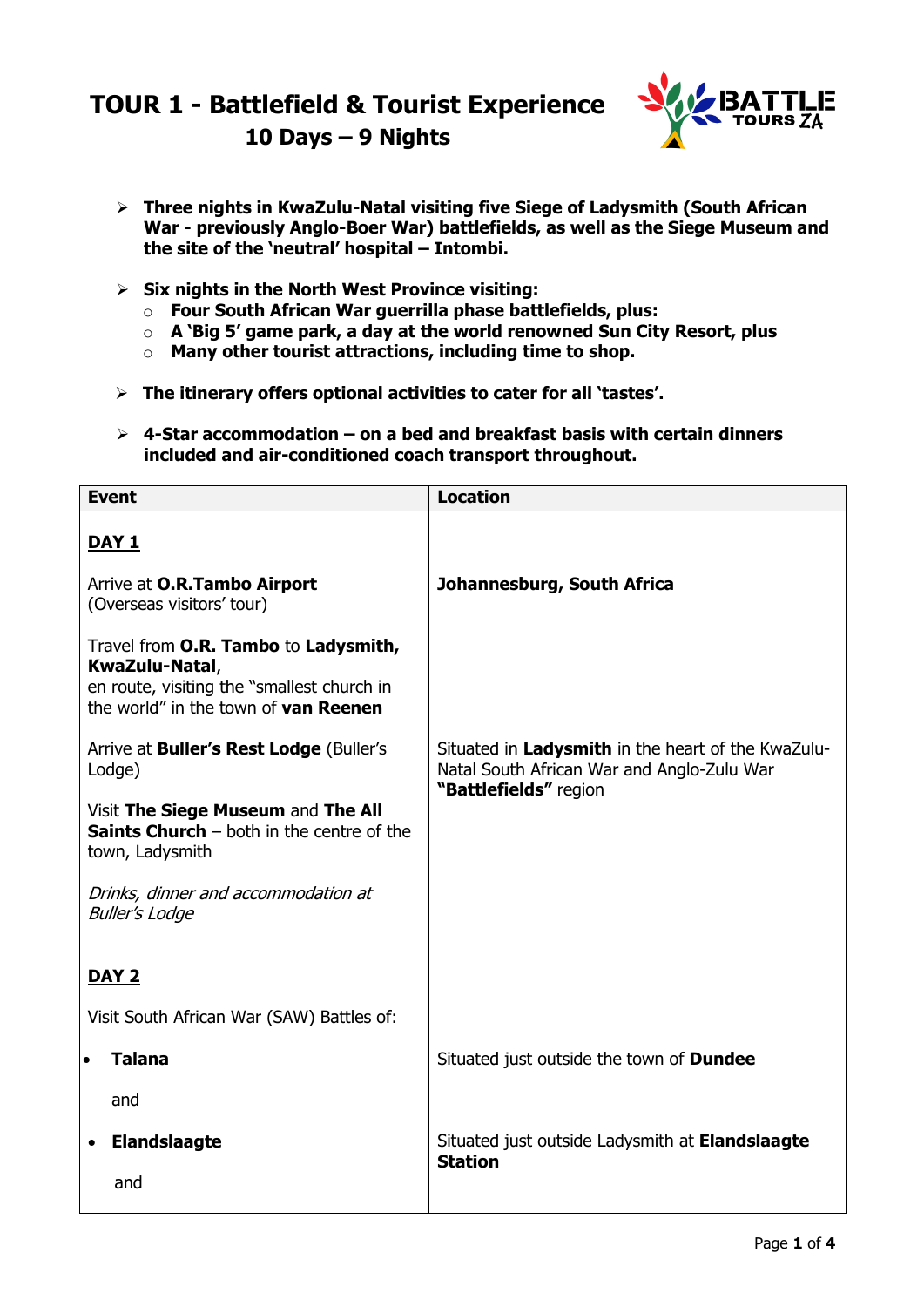

| <b>Event</b>                                                                                 | <b>Location</b>                                                                                                            |
|----------------------------------------------------------------------------------------------|----------------------------------------------------------------------------------------------------------------------------|
| <b>Intombi</b><br>Drinks, dinner and accommodation at<br><b>Buller's Lodge</b>               | By agreement between General White and Boer<br>General Joubert a 300 bed hospital was built five<br>kilometres out of town |
| <u>DAY 3</u>                                                                                 |                                                                                                                            |
| SAW battles of:                                                                              |                                                                                                                            |
| <b>Spioen Kop</b>                                                                            | Situated about 50 kilometres west of Ladysmith                                                                             |
| and                                                                                          |                                                                                                                            |
| <b>Platrand</b>                                                                              | Situated on the outskirts of Ladysmith                                                                                     |
| Drinks, dinner and accommodation at<br><b>Buller's Lodge</b>                                 |                                                                                                                            |
| <b>DAY 4</b>                                                                                 |                                                                                                                            |
| Travel to Johannesburg from Ladysmith                                                        |                                                                                                                            |
| Spend lunch time at the Battle of<br><b>Dwarsvlei</b>                                        | Situated 50 kilometres west of Johannesburg                                                                                |
| Travel to Askari Game Lodge & Spa<br>(Askari Lodge)                                          | Situated 70 kilometres west of Johannesburg                                                                                |
| Battle of Nooitgedacht                                                                       | Battle-site on property of Askari Lodge                                                                                    |
| Drinks, dinner and accommodation at<br>Askari Lodge                                          |                                                                                                                            |
| <u>DAY 5</u>                                                                                 |                                                                                                                            |
| Travel to Kedar Heritage Lodge & Spa<br>(Kedar Lodge), en route visit:<br><b>Silkaatsnek</b> | Situated between the town of <b>Rustenburg</b> and the<br>famous Sun City resort, in the North West<br>province            |
| and                                                                                          | Situated near Hartbeespoort Dam, 2 battles<br>fought here in 1900                                                          |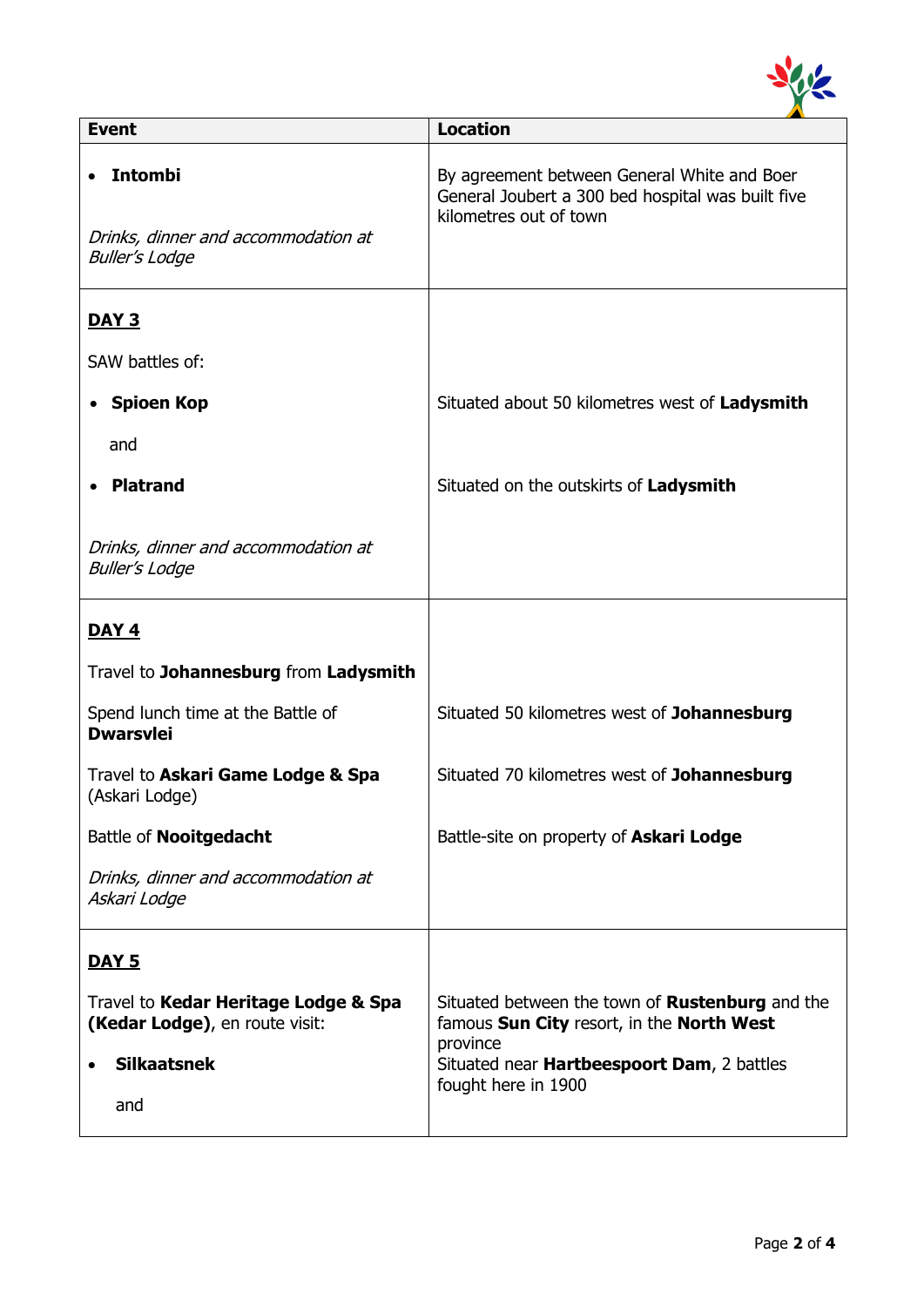

| <b>Event</b>        |                                                                                        | <b>Location</b>                                                                                                            |  |
|---------------------|----------------------------------------------------------------------------------------|----------------------------------------------------------------------------------------------------------------------------|--|
| ٠                   | <b>Rietfontein Cemetery</b>                                                            | Situated near Hartbeespoort Dam                                                                                            |  |
|                     | and                                                                                    |                                                                                                                            |  |
|                     | <b>Chameleon Village</b>                                                               | Situated near Hartbeespoort Dam                                                                                            |  |
|                     | and                                                                                    |                                                                                                                            |  |
| $\bullet$           | <b>Buffelspoort</b>                                                                    | Battle-site on route to accommodation                                                                                      |  |
|                     | Drinks, dinner and accommodation at Kedar<br>Lodge                                     |                                                                                                                            |  |
|                     | <b>DAY 6</b>                                                                           |                                                                                                                            |  |
|                     | Kedar Lodge - tours of:                                                                |                                                                                                                            |  |
| ٠<br>٠<br>$\bullet$ | Museums/Lodge<br>Kruger House<br>Spa Treatments<br><b>Game Drive</b><br>Predator World | On site<br>On Site<br>On site<br>On Site<br>Situated close to Sun City Resort                                              |  |
|                     | Drinks, dinner and accommodation at Kedar<br>Lodge                                     |                                                                                                                            |  |
|                     | <u>DAY 7</u>                                                                           |                                                                                                                            |  |
|                     | Day trip to Sun City Resort:                                                           | 30 minute trip from accommodation:                                                                                         |  |
| visit               | Various options $-$ to be decided on before                                            |                                                                                                                            |  |
|                     | Valley of the Waves<br>Casino<br>Other attractions                                     |                                                                                                                            |  |
|                     | Drinks, dinner and accommodation at Kedar<br>Lodge                                     |                                                                                                                            |  |
|                     | <u>DAY 8</u>                                                                           |                                                                                                                            |  |
|                     | Day trip to Pilansberg National Park – or<br>half day trip and options.                | Among Southern Africa's fascinating game reserves,<br>promises thrilling big game viewing in a malaria free<br>environment |  |
|                     | Drinks, dinner and accommodation at Kedar<br>Lodge                                     |                                                                                                                            |  |